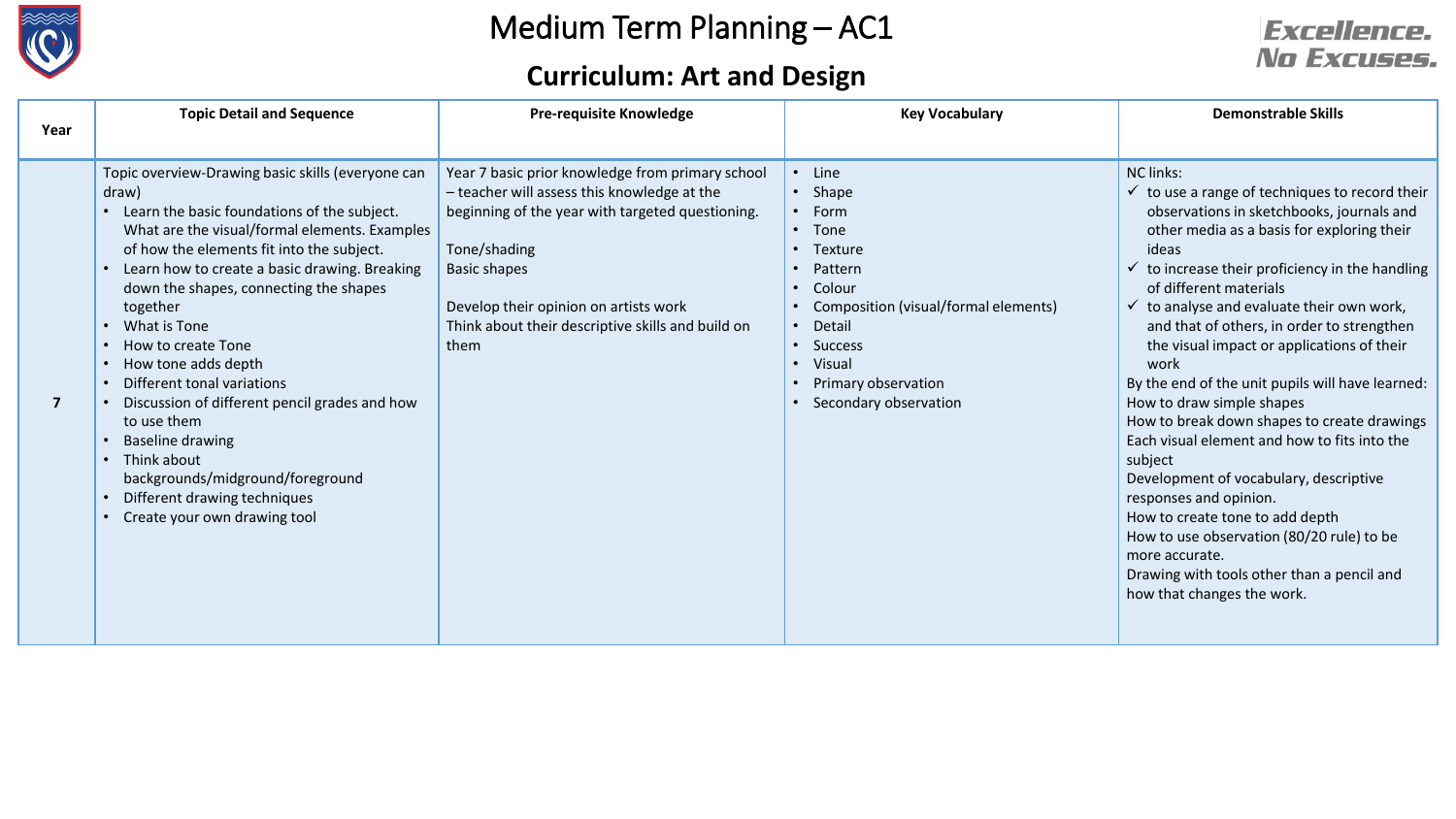

## Medium Term Planning – AC1 **Curriculum: Art and Design**

### **Excellence.** No Excuses.

particularly at his use of pattern. An understanding of the importance of

presentation

| Year | <b>Topic Detail and Sequence</b>                                                                                                                                                                                                                                                                                                                                                                                                                                                                                                                                                                                                                                                                                                                                                                                            | <b>Pre-requisite Knowledge</b>                                                                                                                                                                                                                                                                                                                                                                                                                                                                                                                    | <b>Key Vocabulary</b>                                                                                                                                                                                                                                                                  | <b>Demonstrable Skills</b>                                                                                                                                                                                                                                                                                                                                                                                                                                                                                                                                                                                                                                                                                                                                                                                                                                                                                                                                                                                                                                                                                                                                                                                                                                                                                                        |
|------|-----------------------------------------------------------------------------------------------------------------------------------------------------------------------------------------------------------------------------------------------------------------------------------------------------------------------------------------------------------------------------------------------------------------------------------------------------------------------------------------------------------------------------------------------------------------------------------------------------------------------------------------------------------------------------------------------------------------------------------------------------------------------------------------------------------------------------|---------------------------------------------------------------------------------------------------------------------------------------------------------------------------------------------------------------------------------------------------------------------------------------------------------------------------------------------------------------------------------------------------------------------------------------------------------------------------------------------------------------------------------------------------|----------------------------------------------------------------------------------------------------------------------------------------------------------------------------------------------------------------------------------------------------------------------------------------|-----------------------------------------------------------------------------------------------------------------------------------------------------------------------------------------------------------------------------------------------------------------------------------------------------------------------------------------------------------------------------------------------------------------------------------------------------------------------------------------------------------------------------------------------------------------------------------------------------------------------------------------------------------------------------------------------------------------------------------------------------------------------------------------------------------------------------------------------------------------------------------------------------------------------------------------------------------------------------------------------------------------------------------------------------------------------------------------------------------------------------------------------------------------------------------------------------------------------------------------------------------------------------------------------------------------------------------|
| 8    | Topic Overview: Steam punk - Bugs and<br>Butterflies print and drawing project<br>Develop drawing skills, students will begin to<br>measure so that they are able to draw in<br>proportion.<br>Develop use of colour, thinking about different<br>painting techniques<br>Develop printmaking techniques-mono<br>printing, collagraph, and poly block printing.<br>Students will learn how to layer prints<br>$\bullet$<br>Students will learn how to use steam punk<br>$\bullet$<br>imagery to layer over prints to connect with<br>the art movement<br>Students to use alternative media to create<br>drawings such as biros and fine liners. Students<br>will explore the use of inks and bleeding out<br>pen lines.<br>Students to develop through their mistakes<br>$\bullet$<br>and the unpredictability of the media. | Students will have developed their vocabulary in<br>year 7. They will be able to give opinions on the<br>work of their peers as well as artists.<br>Students will be able to pick out shapes and create<br>basic drawings. Students will have an<br>understanding of tone and shape and how tone<br>adds depth to shapes and makes them look more<br>realistic. Students will know about primary and<br>secondary observation.<br>Students will build upon that knowledge and begin<br>to measure and create drawings which are in<br>proportion. | • Line<br>Shape<br>• Form<br>• Tone<br>• Texture<br>Pattern<br>• Colour<br>• Composition (visual/formal elements)<br>• Proportion<br>• Measure<br>Steam punk<br>• Visually interesting<br>Printmaking<br>Mark making<br>Crosshatching<br>Poly block print<br>Collagraph<br>• monoprint | <b>NC links</b><br>$\checkmark$ to analyse and evaluate their own work,<br>and that of others, in order to strengthen<br>the visual impact or applications of their<br>work<br>$\checkmark$ to use a range of techniques to record<br>their observations in sketchbooks, journals<br>and other media as a basis for exploring<br>their ideas<br>$\checkmark$ to use a range of techniques and media,<br>including painting<br>$\checkmark$ to increase their proficiency in the handling<br>of different<br>$\checkmark$ about the history of art, craft, design and<br>architecture, including periods, styles and<br>major movements from ancient times up to<br>the present day<br>By the end of the AC pupils will have learned:<br>Development of vocabulary, descriptive<br>responses and opinion.<br>Links to numeracy with measuring and<br>thinking about space and shape.<br>How to produce a successful observational<br>drawing of bugs using the formal elements.<br>To develop a range of drawing techniques<br>To study and investigate the work of<br>contemporary artists Lucy Arnold and<br>Christopher Marley and use their work as<br>inspiration for their own.<br>How to use both print and collage successfully<br>to produce a final composition that has used<br>the artists as its inspiration, looking |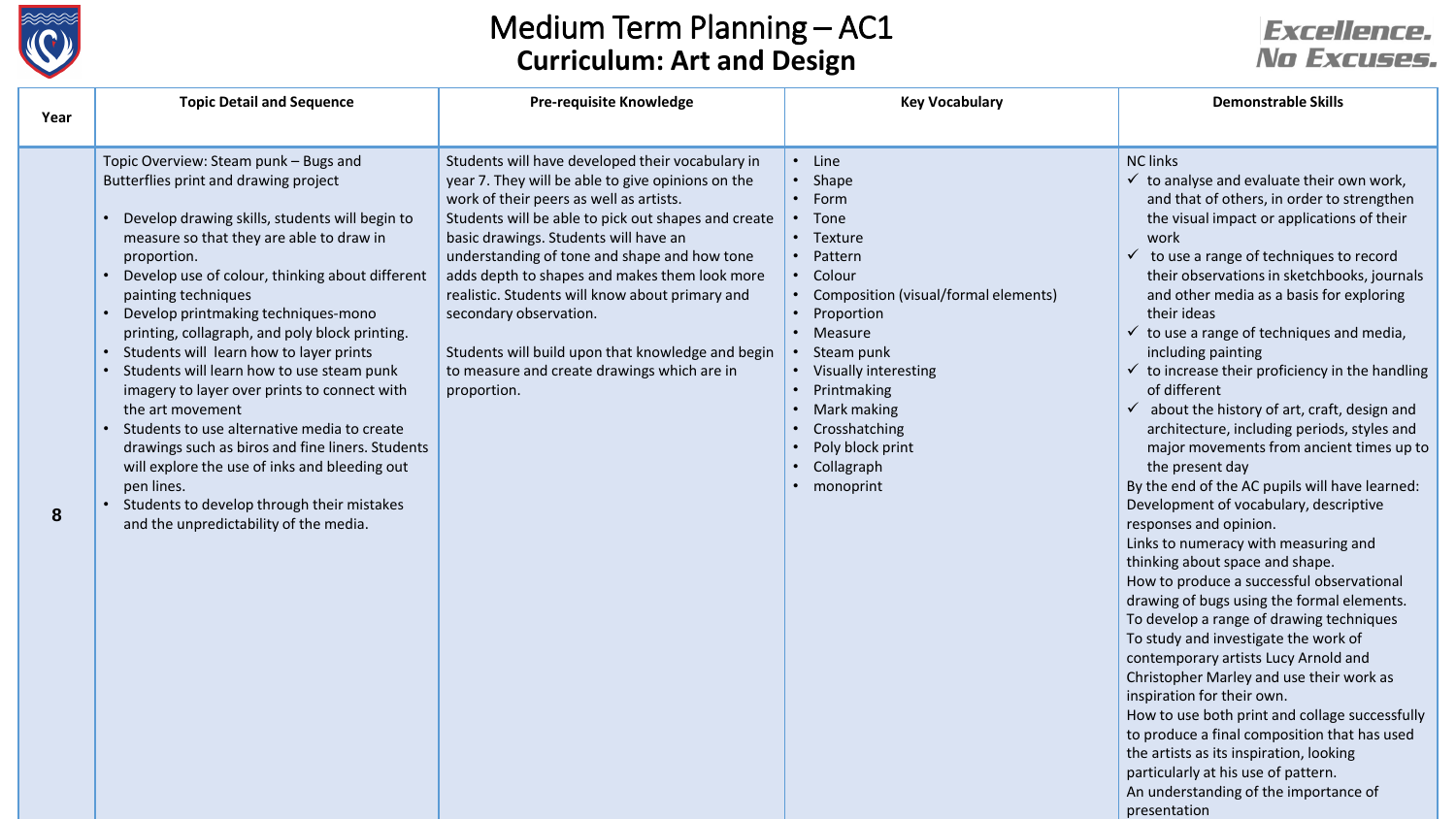

# Medium Term Planning – AC1

#### **Curriculum: Art and Design**

### **Excellence.** No Excuses.

Development of animation skills including

|             | <b>Topic Detail and Sequence</b>                                                                                                                                                                                                                                                                                                                                                                                                                                                                                                                                                                                                                                                                                                                                                                                                                                                                                                                                                                                                                                                                                                                                                         | <b>Pre-requisite Knowledge</b>                                                                                                                                                                                                                                                                                                                                                                               | <b>Key Vocabulary</b>                                                                                                 | <b>Demonstrable Skills</b>                                                                                                                                                                                                                                                                                                                                                                                                                                                                                                                                                                                                                                                                                                                                                                                                                                                                                                                                                                                                                                                                                                                                                                                                                                                                                                          |
|-------------|------------------------------------------------------------------------------------------------------------------------------------------------------------------------------------------------------------------------------------------------------------------------------------------------------------------------------------------------------------------------------------------------------------------------------------------------------------------------------------------------------------------------------------------------------------------------------------------------------------------------------------------------------------------------------------------------------------------------------------------------------------------------------------------------------------------------------------------------------------------------------------------------------------------------------------------------------------------------------------------------------------------------------------------------------------------------------------------------------------------------------------------------------------------------------------------|--------------------------------------------------------------------------------------------------------------------------------------------------------------------------------------------------------------------------------------------------------------------------------------------------------------------------------------------------------------------------------------------------------------|-----------------------------------------------------------------------------------------------------------------------|-------------------------------------------------------------------------------------------------------------------------------------------------------------------------------------------------------------------------------------------------------------------------------------------------------------------------------------------------------------------------------------------------------------------------------------------------------------------------------------------------------------------------------------------------------------------------------------------------------------------------------------------------------------------------------------------------------------------------------------------------------------------------------------------------------------------------------------------------------------------------------------------------------------------------------------------------------------------------------------------------------------------------------------------------------------------------------------------------------------------------------------------------------------------------------------------------------------------------------------------------------------------------------------------------------------------------------------|
| Year        |                                                                                                                                                                                                                                                                                                                                                                                                                                                                                                                                                                                                                                                                                                                                                                                                                                                                                                                                                                                                                                                                                                                                                                                          |                                                                                                                                                                                                                                                                                                                                                                                                              |                                                                                                                       |                                                                                                                                                                                                                                                                                                                                                                                                                                                                                                                                                                                                                                                                                                                                                                                                                                                                                                                                                                                                                                                                                                                                                                                                                                                                                                                                     |
| $9^{\circ}$ | Topic Overview: Jon Burgerman - illustration and<br>animation project<br>Students need to be able to develop their own<br>ideas for GCSE. They need to be able to consider a<br>starting point and then the end outcome and go<br>through the process of thinking about skills and<br>development. This project will enable this.<br>To provide opportunities for pupils to:<br>Explore the work of Jon Burgerman delving into<br>his way of working and techniques he uses,<br>making informed decisions and judgements with<br>reasoning.<br>Exploring drawing from imagination and<br>experience, answering questions about the<br>starting points for their work and developing ideas<br>throughout.<br>Investigate the possibilities of a range of materials<br>and processes trying out techniques and applying<br>them to materials and processes.<br>Explore the visual, tactile elements including the<br>visual elements in their work and others work.<br>Develop skills with alternative animation media<br>such as animation pens, fine liners and drawing<br>tablets<br>Using drawings to create moving animations and<br>develop their skills with stop motion animation. | Students will have developed knowledge in year 7<br>and 8 thinking about line and tone and texture and<br>colour. Students will be able to work from<br>observation and know what primary and<br>secondary observation is. Students will need to<br>think about the details of their work from years<br>7/8 in order to make mature decisions about their<br>work in this project as the project is so free. | • Line<br>• Shape<br>• Form<br>• Tone<br>• Texture<br>• Pattern<br>• Colour<br>• Composition (visual/formal elements) | <b>NC links</b><br>$\checkmark$ to analyse and evaluate their own work,<br>and that of others, in order to strengthen<br>the visual impact or applications of their<br>work<br>$\checkmark$<br>to use a range of techniques to record<br>their observations in sketchbooks, journals<br>and other media as a basis for exploring<br>their ideas<br>$\checkmark$ to use a range of techniques and media,<br>including painting<br>$\checkmark$ to increase their proficiency in the handling<br>of different<br>$\checkmark$ about the history of art, craft, design and<br>architecture, including periods, styles and<br>major movements from ancient times up to<br>the present day<br>By the end of the unit pupils will have learned:<br>Development of vocabulary, descriptive<br>responses and opinion.<br>How to make reasoned judgements.<br>To improve annotation skills<br>To improve compositional skills<br>To learn printing skills<br>Improve literacy skills<br>Improve drawing skills<br>Gain an understanding of Visual elements of<br>drawing and apply these skills to the work.<br>To loosen up drawing skills<br>To learn how to draw from imagination and<br>experience.<br>To learn expressive drawing skills<br>Explore the possibilities of materials<br>Development of illustrative drawing<br>techniques |